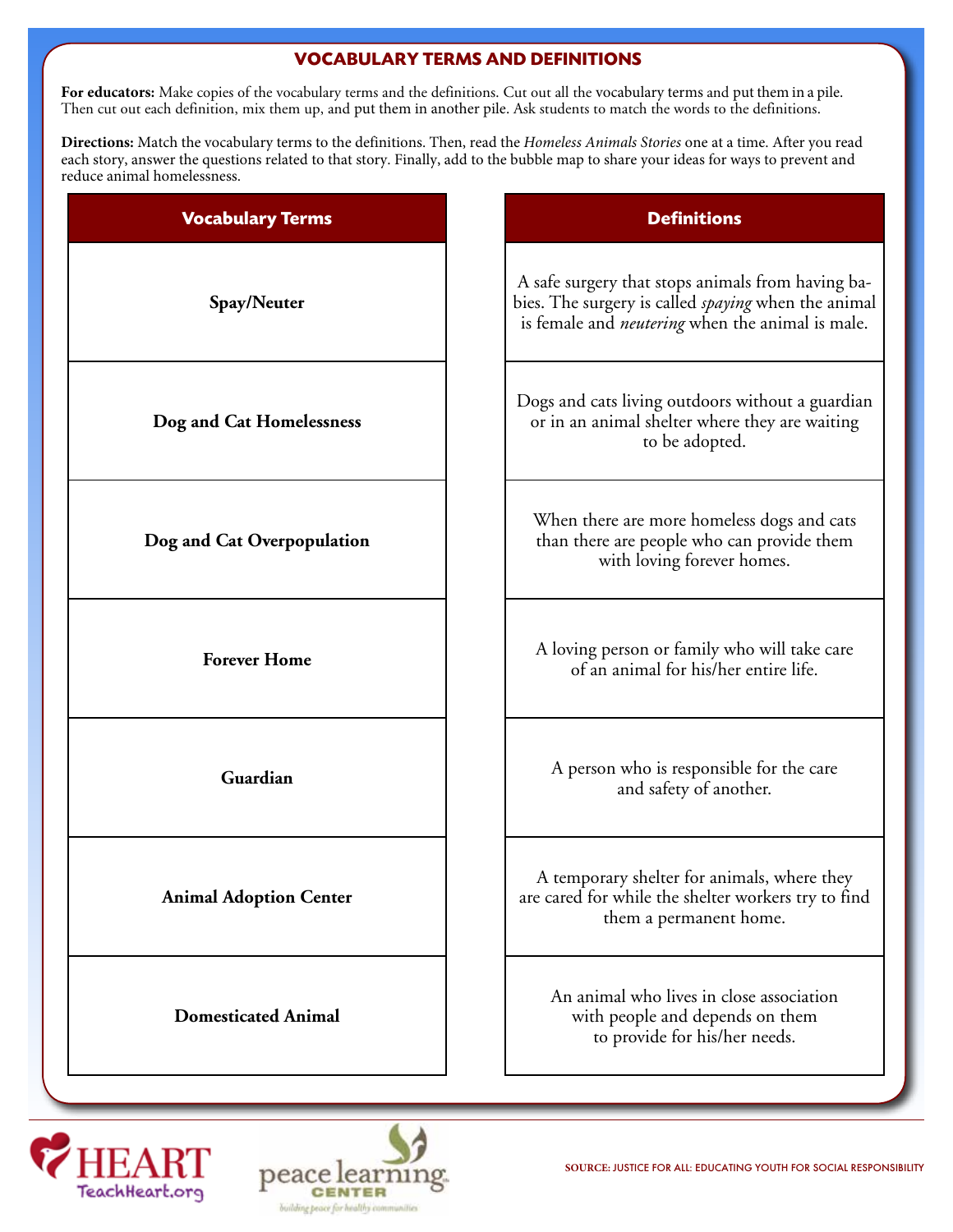#### **HOMELESS ANIMAL STORIES**\*



### **Chloe's Story**

Hi, my name is Chloe, and my family really loved me. They let me roam all around our neighborhood. I thought that was cool until I realized how dangerous it was. I ended up way too far from home and could not find my way back. I was picked up and brought to an animal shelter. They wanted to find my family, but they had no way to know who they were. I tried to tell them, but they did not understand my meowing. I was never brought back to my family. I miss them so much.



### **Duke's Story**

I had a great family, and I felt so happy when they were around. They played with me, petted me, and gave me lots of attention. When they were gone for the whole day I missed them. There was nothing to do when they were away, so I chewed things to keep myself busy. I did not know I was doing anything wrong. My family was very upset about it and they became so angry they brought me to an animal shelter and never came back. Now, I am really sad, and I wonder where I will go next.

\*These homeless animal stories are fictional and the associated images are not of animals with these backgrounds.

© Galawebdesign used under a Creative Commons CC BY-SA 3.0 Unported License

© Raduw used under a Creative Commons CC BY-SA 3.0 Unported License





**SOURCE:** JUSTICE FOR ALL: EDUCATING YOUTH FOR SOCIAL RESPONSIBILITY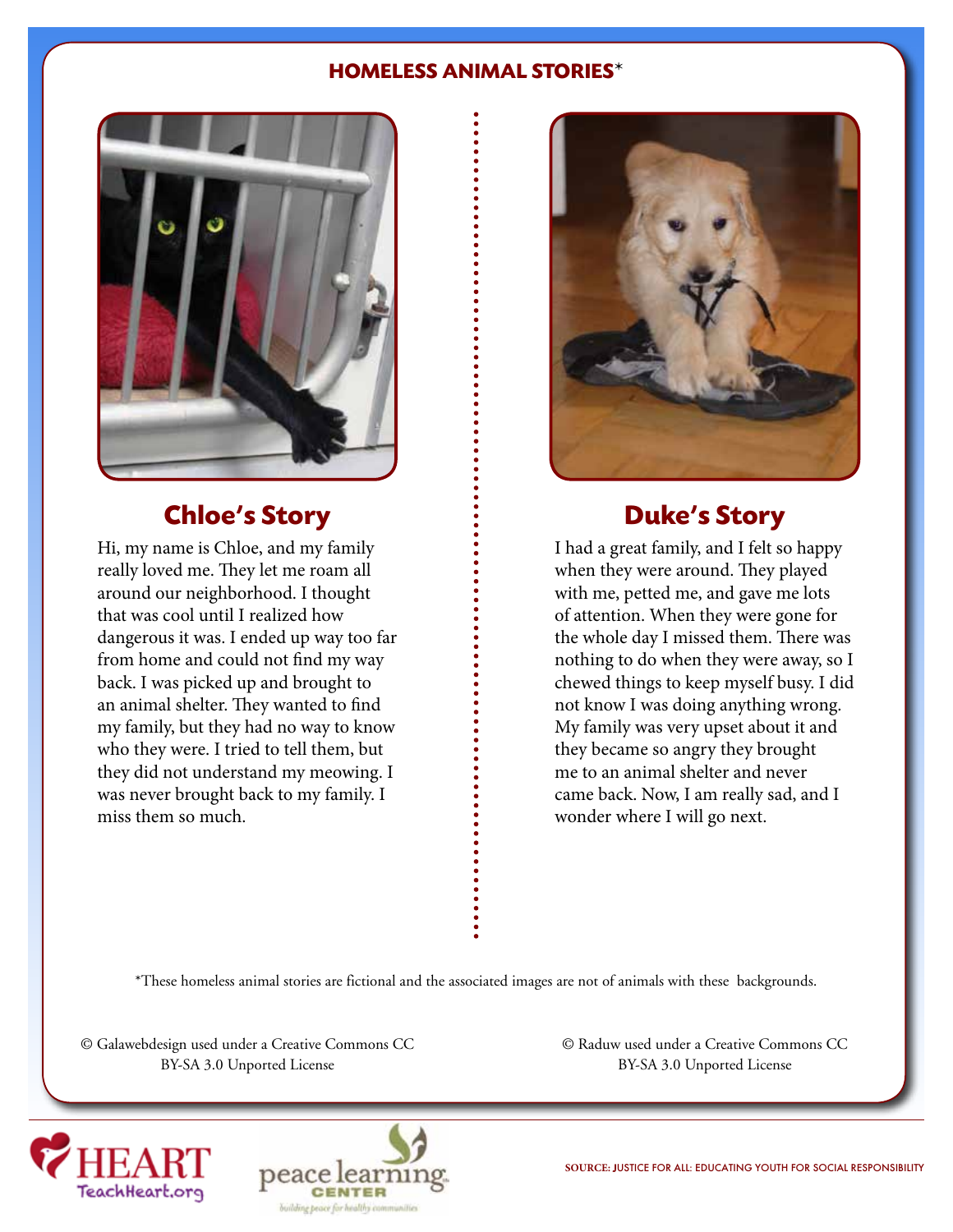#### **HOMELESS ANIMAL STORIES\***



### **Ivy's Story**

My name is Ivy. My mother was always allowed to roam the neighborhood. One day, when she came back from being out all night, she was pregnant with me and three others. When my siblings and I were born, my mother's guardian did not want to take care of four extra kittens. She tried to give us away for free, but could not find anyone who wanted us. We were scared because she was just going to give us to anyone who came along, without making sure they knew how to treat us. She decided to bring us to an animal shelter. It was sad to see so many other cats already waiting for homes when we arrived.



### **Forest's Story**

My name is Forest. I was born at a puppy mill. Puppy mills are places where people breed dogs to sell at pet stores and online. It was a very dirty and scary place. They did not take very good care of us, and many of the dogs had health problems. My mother lived her entire life there, in a tiny cage, where she was forced to become pregnant over and over again. Then her puppies, including me, were shipped to different pet stores to be sold. I lived at the pet store for several months, but no one wanted to buy me. Once I became a little older, the pet store owner was concerned he would lose money on me. His daughter did not like her father's business. She convinced him to let me go. She brought me to an animal adoption center. I hope that someone nice will adopt me and take care of me. I still think about my mom and hope that she is okay.

\*These homeless animal stories are fictional and the associated images are not of animals with these backgrounds.

© Laitche used under a Creative Commons CC BY-SA 3.0 Unported License

© Sotickabm used under a Creative Commons CC BY-SA 3.0 Unported License



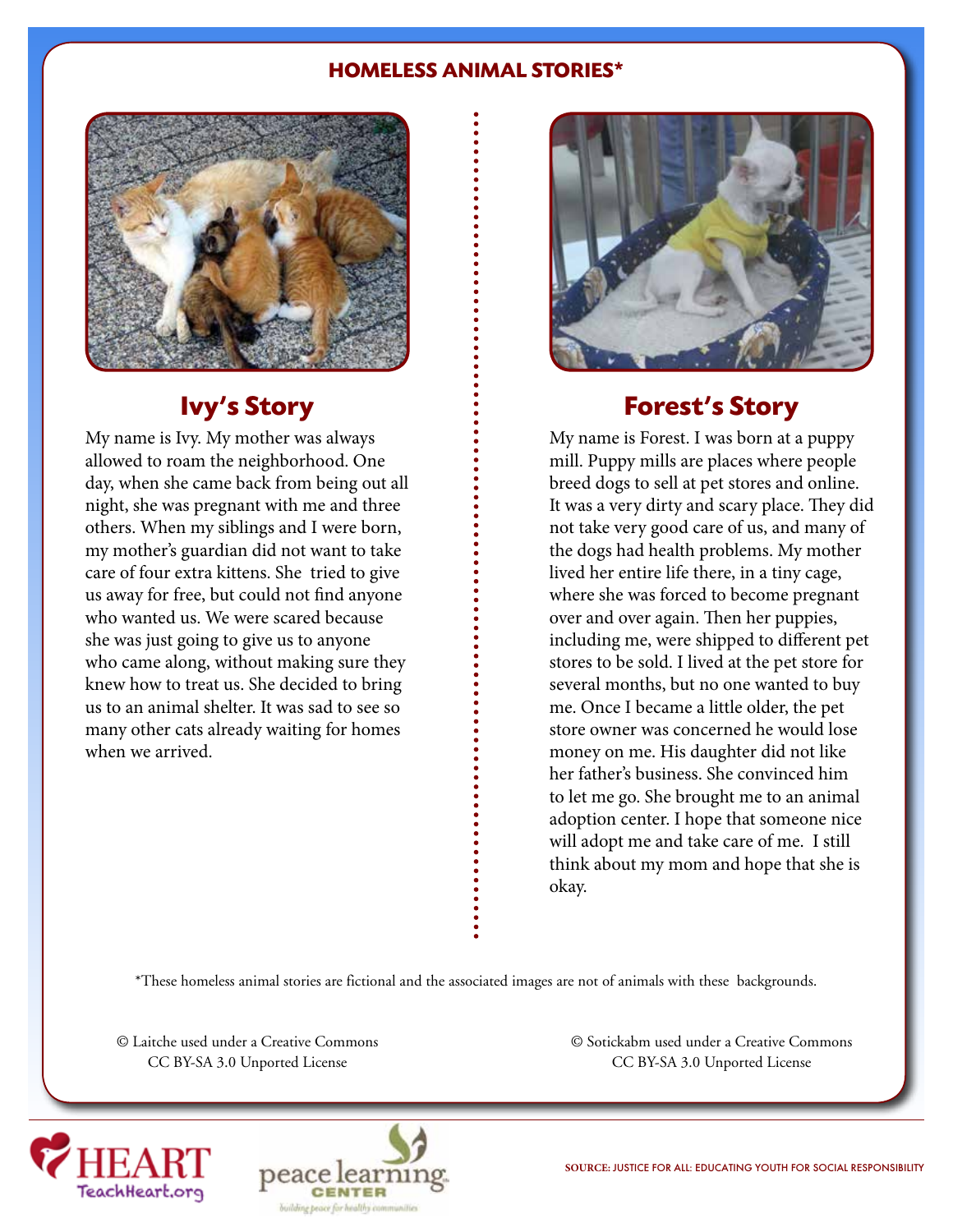

# **CHLOE'S STORY FOLLOW-UP QUESTION GUIDE**

**Directions:** Read *Chloe's Story*, then write your responses in the notes section. Use evidence and quotes from the text when appropriate.

#### **Chloe's Story Questions Notes**

| 1. How did Chloe end up at the<br>animal shelter?                                                             |  |
|---------------------------------------------------------------------------------------------------------------|--|
| 2. What do you think it is like for<br>Chloe living at the animal shelter<br>compared to living in a home?    |  |
| 3. What do you think Chloe's family<br>thought about when she never came<br>home? How do you think they felt? |  |
| 4. What could Chloe's family do to<br>try to find her now?                                                    |  |
| 5. If you were Chloe's family, what<br>would you do differently to prevent<br>her from becoming lost?         |  |



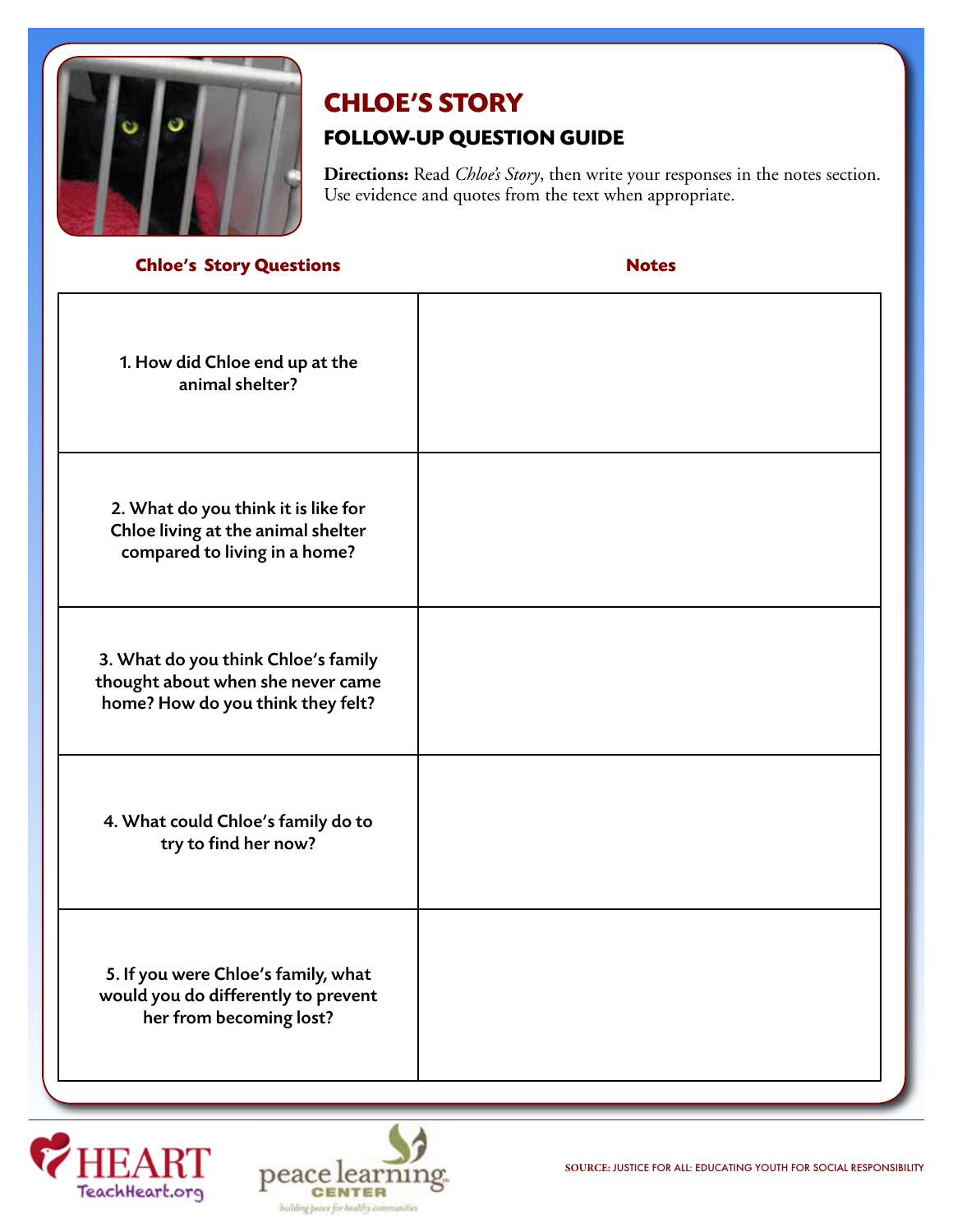

# **DUKE'S STORY FOLLOW-UP QUESTION GUIDE**

**Directions:** Read *Duke's Story*, then write your responses in the notes section. Use evidence and quotes from the text when appropriate.

#### **Duke's Story Questions Notes**

| 1. Why did Duke's family get<br>upset with him?                                                    |  |
|----------------------------------------------------------------------------------------------------|--|
| 2. Compare how Duke felt when his<br>family was home to when they<br>were away.                    |  |
| 3. Imagine that you are Duke. What<br>do you think he would say to his<br>family if he could talk? |  |
| 4. What could Duke's family have<br>done to prevent him from chewing?                              |  |
| 5. Based on Duke's story, what do you<br>think people need to know<br>before adopting a dog?       |  |



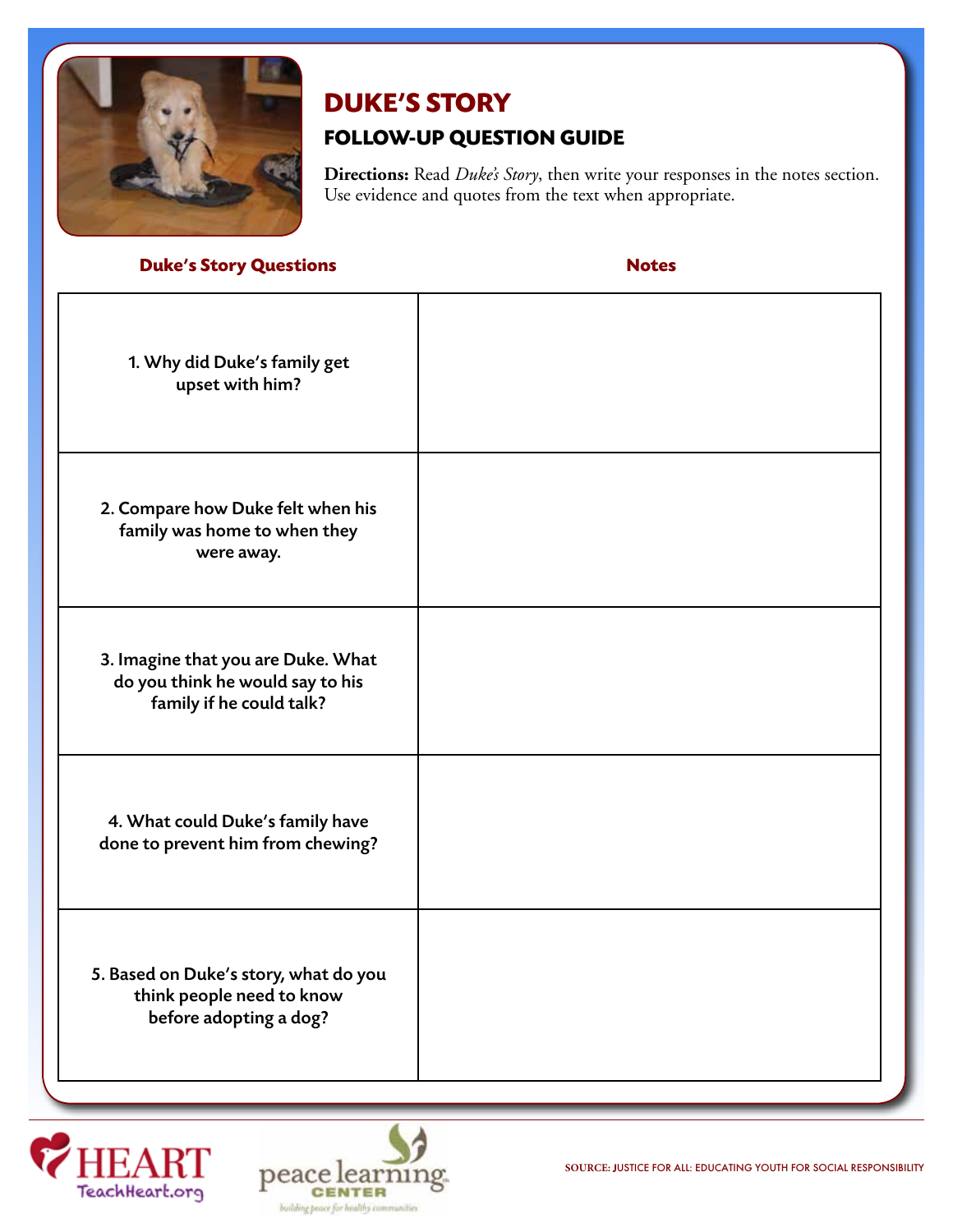

# **IVY'S STORY FOLLOW-UP QUESTION GUIDE**

**Directions:** Read *Ivy's Story*, then write your responses in the notes section. Use evidence and quotes from the text when appropriate.

#### **Ivy's Story Questions Notes**

| 1. Why did Ivy end up at<br>the shelter?                                                                                                              |  |
|-------------------------------------------------------------------------------------------------------------------------------------------------------|--|
| 2. What do you think the difference<br>is between giving an animal away to<br>someone on the street and adopting<br>an animal from an animal shelter? |  |
| 3. What do you think lvy meant<br>when she said, "It was sad to see so<br>many cats already waiting for homes<br>when we arrived"?                    |  |
| 4. What steps can the guardian in the<br>story take to prevent any more<br>unwanted kittens from being born?                                          |  |
| 5. Do you think it is important to<br>prevent a companion cat or dog from<br>having puppies or kittens?<br>Why or why not?                            |  |



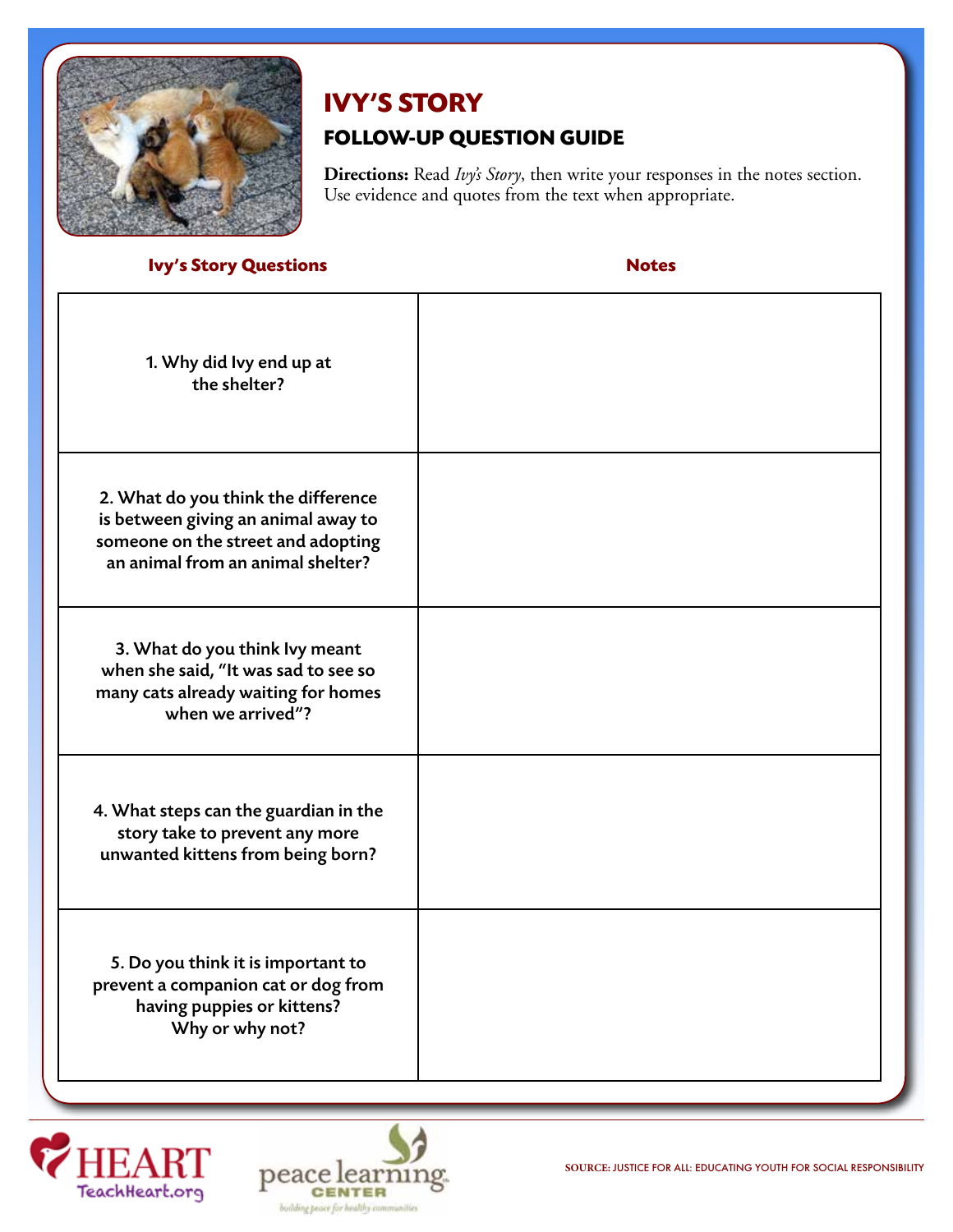

# **FOREST'S STORY**

### **FOLLOW-UP QUESTION GUIDE**

**Directions:** Read *Forest's Story*, then write your responses in the notes section. Use evidence and quotes from the text when appropriate.

**Forest's Story Questions Notes**

| 1. What is a puppy mill?                                                                                          |  |
|-------------------------------------------------------------------------------------------------------------------|--|
| 2. Compare the daughter in the story<br>to her father. Why do you think she<br>didn't like her father's business? |  |
| 3. Identify three challenges that<br>Forest has experienced in his life.                                          |  |
| 4. What do you think will happen if<br>pet stores do not make money from<br>selling puppies?                      |  |
| 5. If you wanted to have a dog companion,<br>where would you go? Please explain your<br>answer.                   |  |